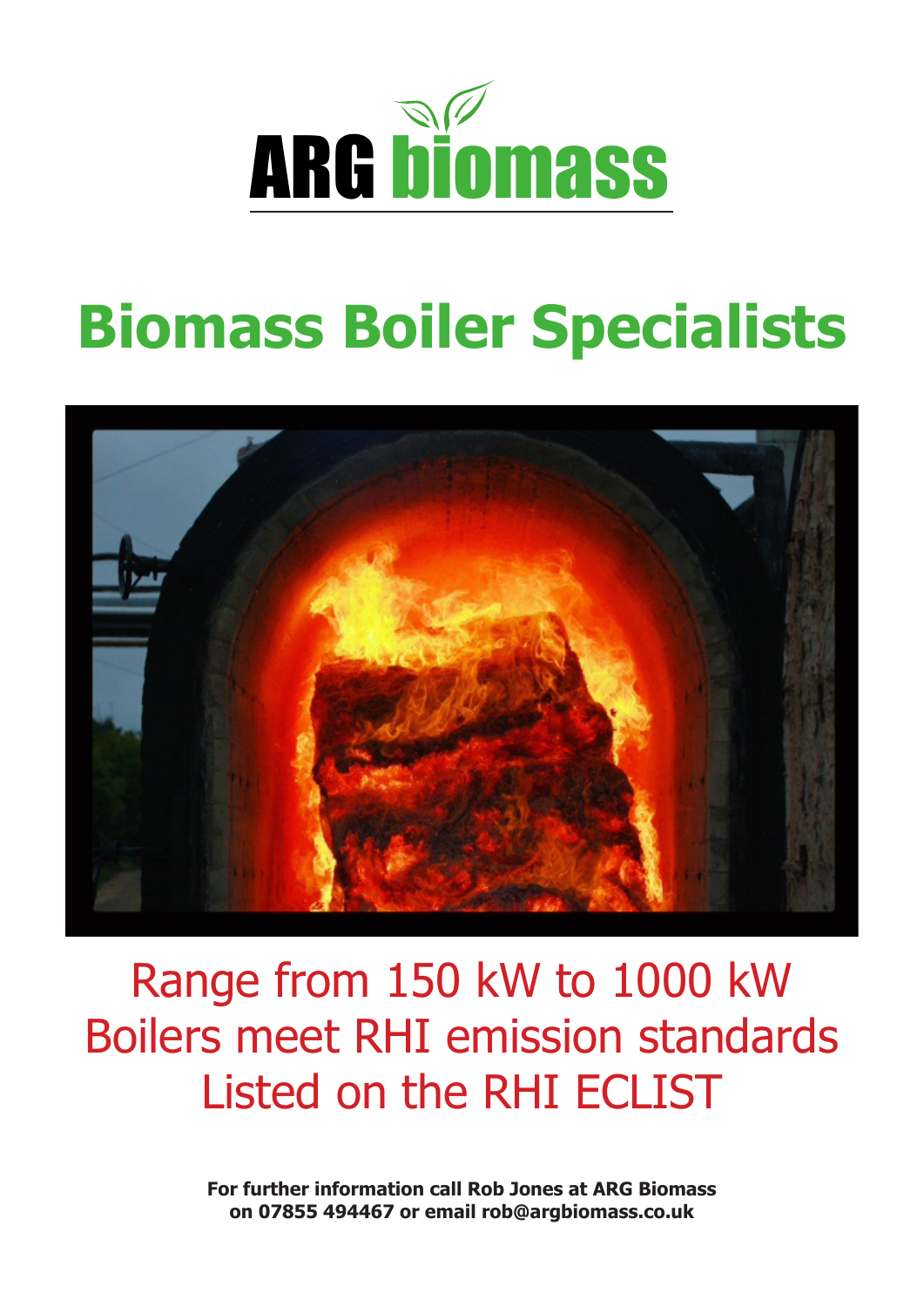## **Our Biomass Boiler Guide**

|                                                                                  | <b>KNS199</b>     | <b>KNS500</b>                    | <b>KNS750</b>                                     | <b>KNS980</b>   |  |
|----------------------------------------------------------------------------------|-------------------|----------------------------------|---------------------------------------------------|-----------------|--|
| <b>POWER OUTPUT*</b>                                                             | 199 kW            | 500 kW                           | 750 kW                                            | 980 kW          |  |
| <b>SURFACE AREA OF</b><br><b>INSULATED</b><br><b>BUILDING</b><br>60W/H/M3**      | 1200M2            | 2800M2                           | 4200M2                                            | 5500M2          |  |
| <b>SURFACE AREA OF</b><br><b>WELL INSULATED</b><br><b>BUILDING</b><br>40W/H/M3** | 1800M2            | 4200M2                           | 6300M2                                            | 8300M2          |  |
| <b>AVERAGE FUEL</b><br>USAGE ***                                                 | 60 kg/h           | 165 Kg/h                         | 225 Kg/h                                          | 340 Kg/h        |  |
| <b>WATER CAPACITY</b>                                                            | 3.5 <sub>M3</sub> | 7.8 M3                           | 8.5 M3                                            | 9.3 M3          |  |
| <b>AVERAGE BURNING</b><br>TIME***                                                | 3 Hrs             | 2.5 Hrs                          | 2.5 Hrs                                           | 4 Hrs           |  |
| <b>BALE SIZE</b>                                                                 | 150X120 cm        | 150x120cm x2<br>120x120x240cm x1 | 150x120 x2<br>120x120x240cm x1<br>90x120x240cm x2 | 90x120x240cm x4 |  |
| <b>WORKING PRESSURE</b>                                                          | $0.2$ Mpa         | $0.2$ Mpa                        | $0.2$ Mpa                                         | $0.2$ Mpa       |  |
| <b>REQUIRED CHIMNEY</b><br><b>DRAFT</b>                                          | 50 Pa             | 55 Pa                            | 65 Pa                                             | 75 Pa           |  |
| <b>CHIMNEY</b><br>HEIGHT****                                                     | 12 <sub>m</sub>   | 16 <sub>m</sub>                  | 17 <sub>m</sub><br>18 <sub>m</sub>                |                 |  |
| <b>CHIMNEY SIZE****</b>                                                          | 350 mm            | 500 mm                           | 600 mm                                            | 700 mm          |  |
| <b>EFFICIENCY</b>                                                                | 75/80 %           | 75/80 %                          | 75/80%                                            | 75/80%          |  |
| <b>MINIMUM RETURN</b><br><b>TEMP</b>                                             | 50 C              | 50 C                             | 50 C                                              | 50 C            |  |
| <b>MAXIMUM FLOW</b><br><b>TEMP</b>                                               | 90 C              | 90 C                             | 90 C                                              | 90 C            |  |
| <b>MINIMUM</b><br><b>ACCUMULATOR SIZE</b><br>60 l/1 kW                           | 12 M3             | 30 M3                            | 45M3                                              | 58M3            |  |